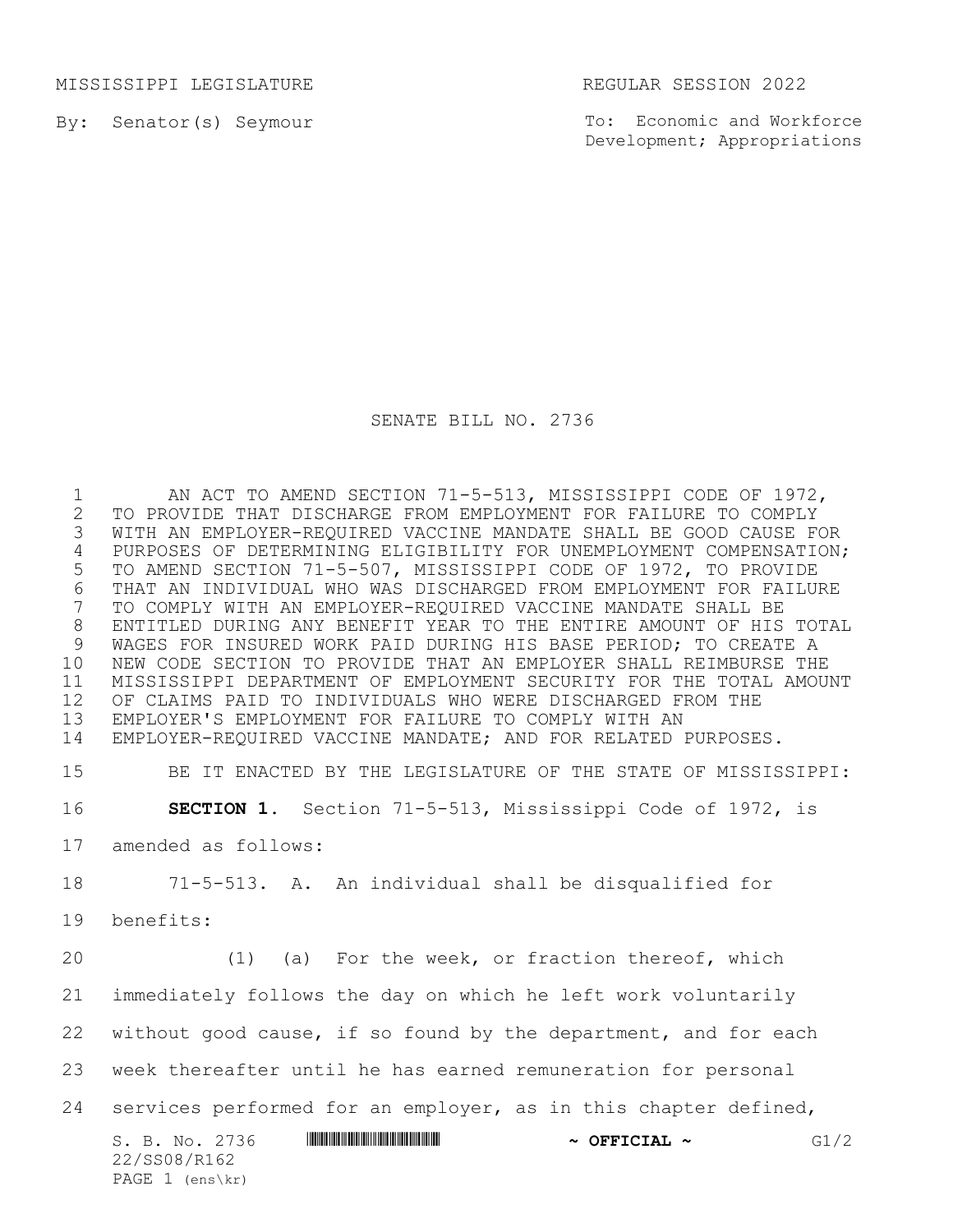equal to not less than eight (8) times his weekly benefit amount, as determined in each case; however, marital, filial and domestic circumstances and obligations shall not be deemed good cause within the meaning of this subsection. Pregnancy shall not be deemed to be a marital, filial or domestic circumstance for the purpose of this subsection. Discharge from employment for failure to comply with an employer-required vaccine mandate shall be good cause for purposes of this subsection.

 (b) For the week, or fraction thereof, which immediately follows the day on which he was discharged for misconduct connected with his work, if so found by the department, and for each week thereafter until he has earned remuneration for personal services performed for an employer, as in this chapter defined, equal to not less than eight (8) times his weekly benefit amount, as determined in each case.

 (c) The burden of proof of good cause for leaving work shall be on the claimant, and the burden of proof of misconduct shall be on the employer.

 (2) For the week, or fraction thereof, with respect to which he willfully makes a false statement, a false representation of fact, or willfully fails to disclose a material fact for the purpose of obtaining or increasing benefits under the provisions of this law, if so found by the department, and such individual's maximum benefit allowance shall be reduced by the amount of benefits so paid to him during any such week of disqualification;

S. B. No. 2736 \*SS08/R162\* **~ OFFICIAL ~** 22/SS08/R162 PAGE 2 (ens\kr)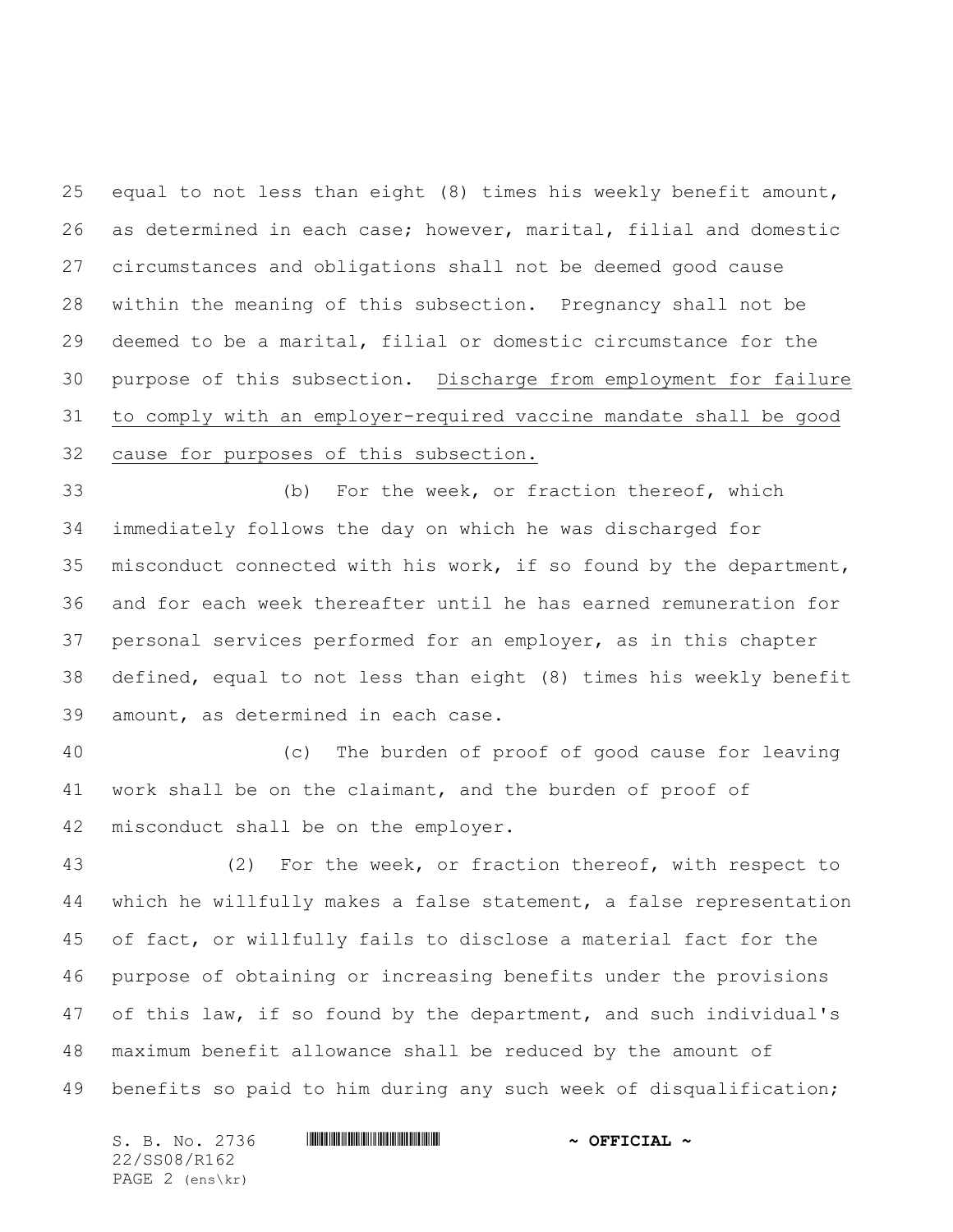and additional disqualification shall be imposed for a period not exceeding fifty-two (52) weeks, the length of such period of disqualification and the time when such period begins to be determined by the department, in its discretion, according to the circumstances in each case.

 (3) If the department finds that he has failed, without good cause, either to apply for available suitable work when so directed by the employment office or the department, to accept suitable work when offered him, or to return to his customary self-employment (if any) when so directed by the department, such disqualification shall continue for the week in which such failure occurred and for not more than the twelve (12) weeks which immediately follow such week, as determined by the department according to the circumstances in each case.

 (a) In determining whether or not any work is suitable for an individual, the department shall consider among other factors the degree of risk involved to his health, safety and morals, his physical fitness and prior training, his experience and prior earnings, his length of unemployment and prospects for securing local work in his customary occupation, and the distance of the available work from his residence; however, offered employment paying the minimum wage or higher, if such minimum or higher wage is that prevailing for his customary occupation or similar work in the locality, shall be deemed to be

22/SS08/R162 PAGE 3 (ens\kr)

S. B. No. 2736 \*SS08/R162\* **~ OFFICIAL ~**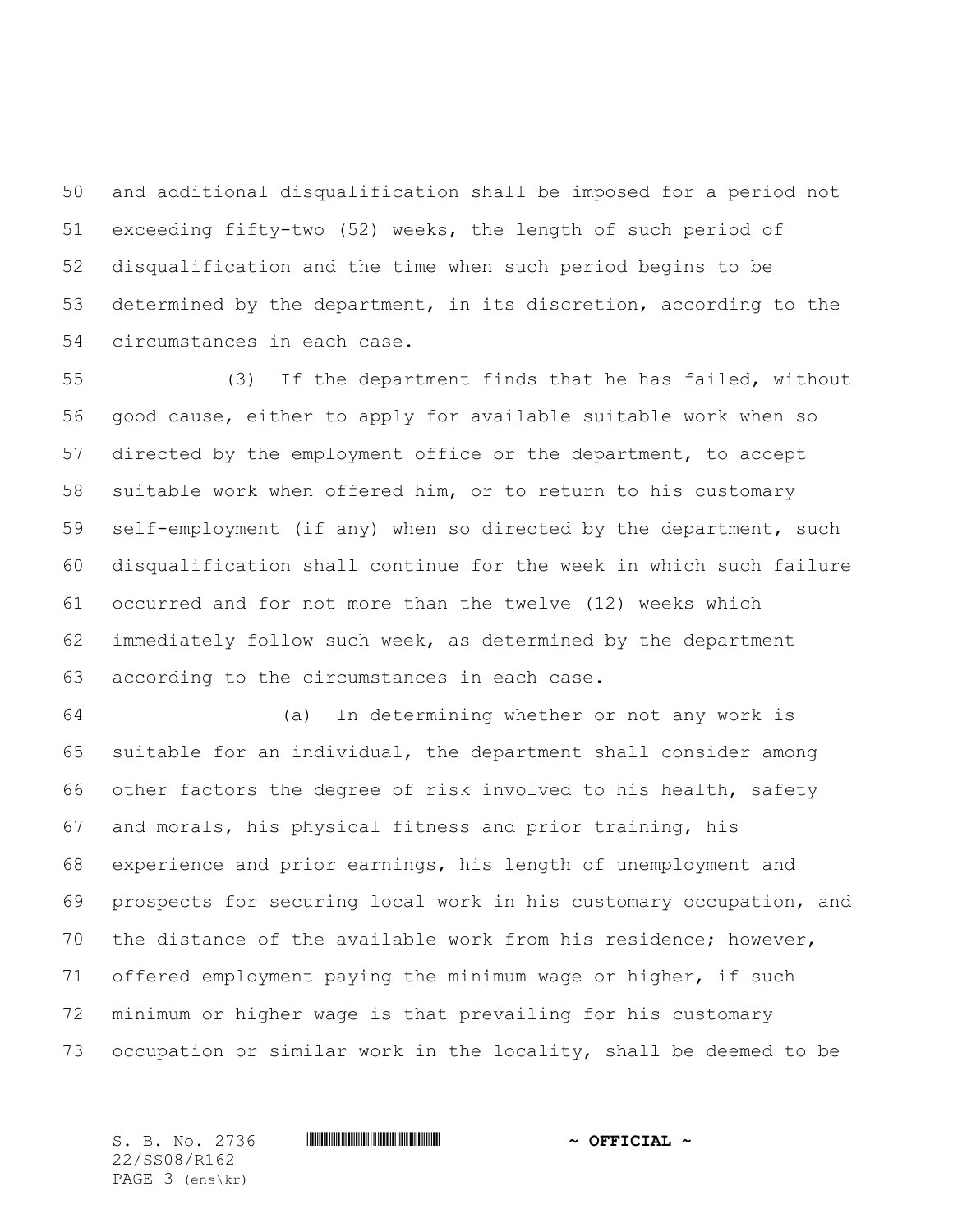suitable employment after benefits have been paid to the individual for a period of eight (8) weeks.

 (b) Notwithstanding any other provisions of this chapter, no work shall be deemed suitable and benefits shall not be denied under this chapter to any otherwise eligible individual for refusing to accept new work under any of the following conditions:

81 (i) If the position offered is vacant due 82 directly to a strike, lockout or other labor dispute;

83 (ii) If the wages, hours or other conditions of the work offered are substantially unfavorable or unreasonable to the individual's work. The department shall have the sole discretion to determine whether or not there has been an unfavorable or unreasonable condition placed on the individual's work. Moreover, the department may consider, but shall not be limited to a consideration of, whether or not the unfavorable condition was applied by the employer to all workers in the same or similar class or merely to this individual;

 (iii) If as a condition of being employed the individual would be required to join a company union or to resign from or refrain from joining any bona fide labor organization; (iv) If unsatisfactory or hazardous working conditions exist that could result in a danger to the physical or mental well-being of the worker. In any such determination the department shall consider, but shall not be limited to a

S. B. No. 2736 \*SS08/R162\* **~ OFFICIAL ~** 22/SS08/R162 PAGE 4 (ens\kr)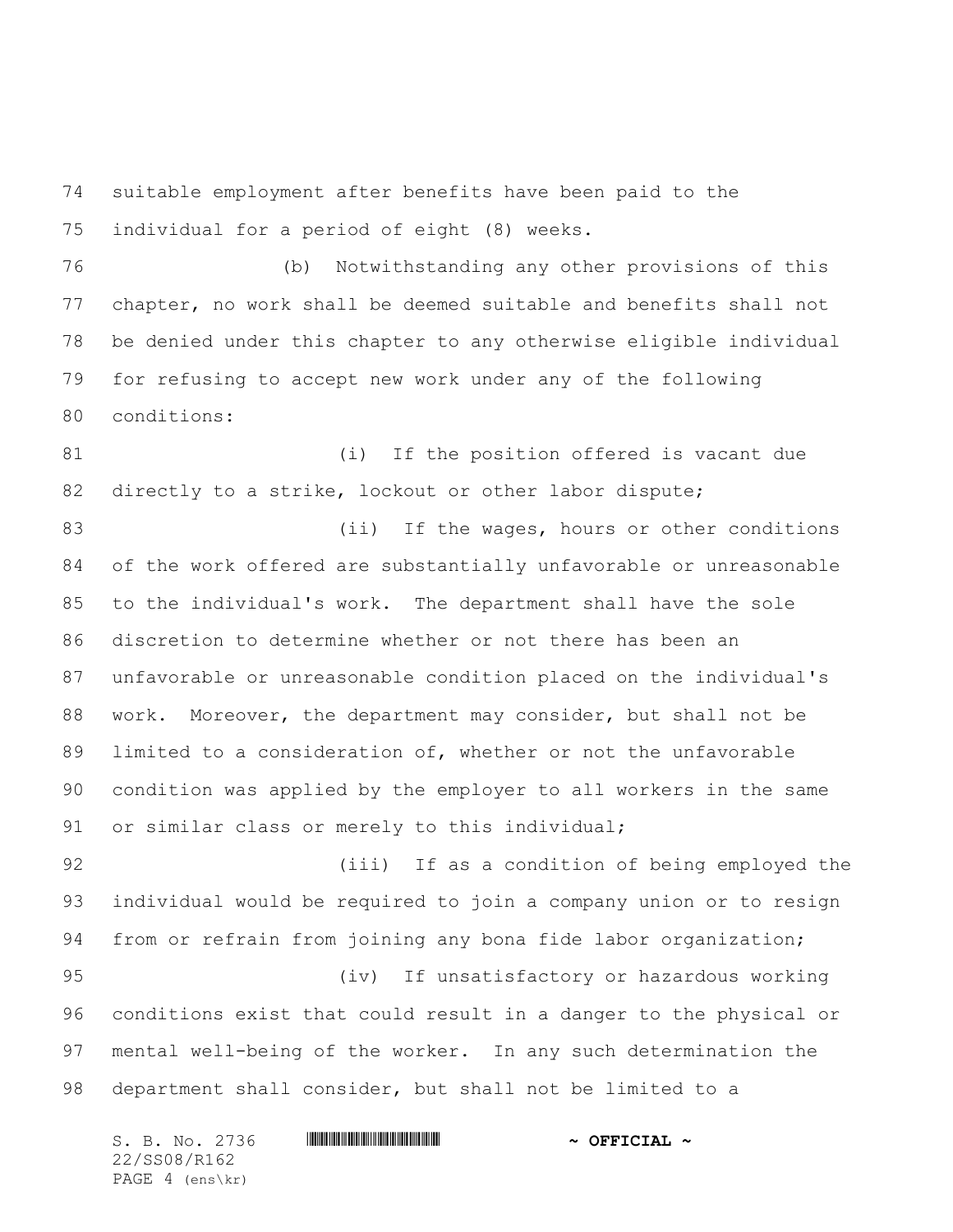consideration of, the following: the safety measures used or the lack thereof and the condition of equipment or lack of proper equipment. No work shall be considered hazardous if the working conditions surrounding a worker's employment are the same or substantially the same as the working conditions generally prevailing among workers performing the same or similar work for other employers engaged in the same or similar type of activity.

 (c) Pursuant to Section 303(1) of the Social Security Act (42 USCS 503), the department may conduct drug tests of applicants for unemployment compensation for the unlawful use of controlled substances as a condition for receiving such compensation, if such applicant:

 (i) Was terminated from employment with the claimant's most recent employer, as defined by Mississippi law, because of the unlawful use of controlled substances; or

 (ii) Is an individual for whom suitable work, as defined by Mississippi law, is only available in an occupation (as determined under regulations issued by the U.S. Secretary of Labor) that requires drug testing.

 The department may deny unemployment compensation to any applicant based on the result of a drug test conducted by the department in accordance with this subsection. A positive drug test result shall be deemed by the department to be a failure to accept suitable work, and shall subject the applicant to the disqualification provisions set forth in this subsection A(3).

S. B. No. 2736 \*SS08/R162\* **~ OFFICIAL ~** 22/SS08/R162 PAGE 5 (ens\kr)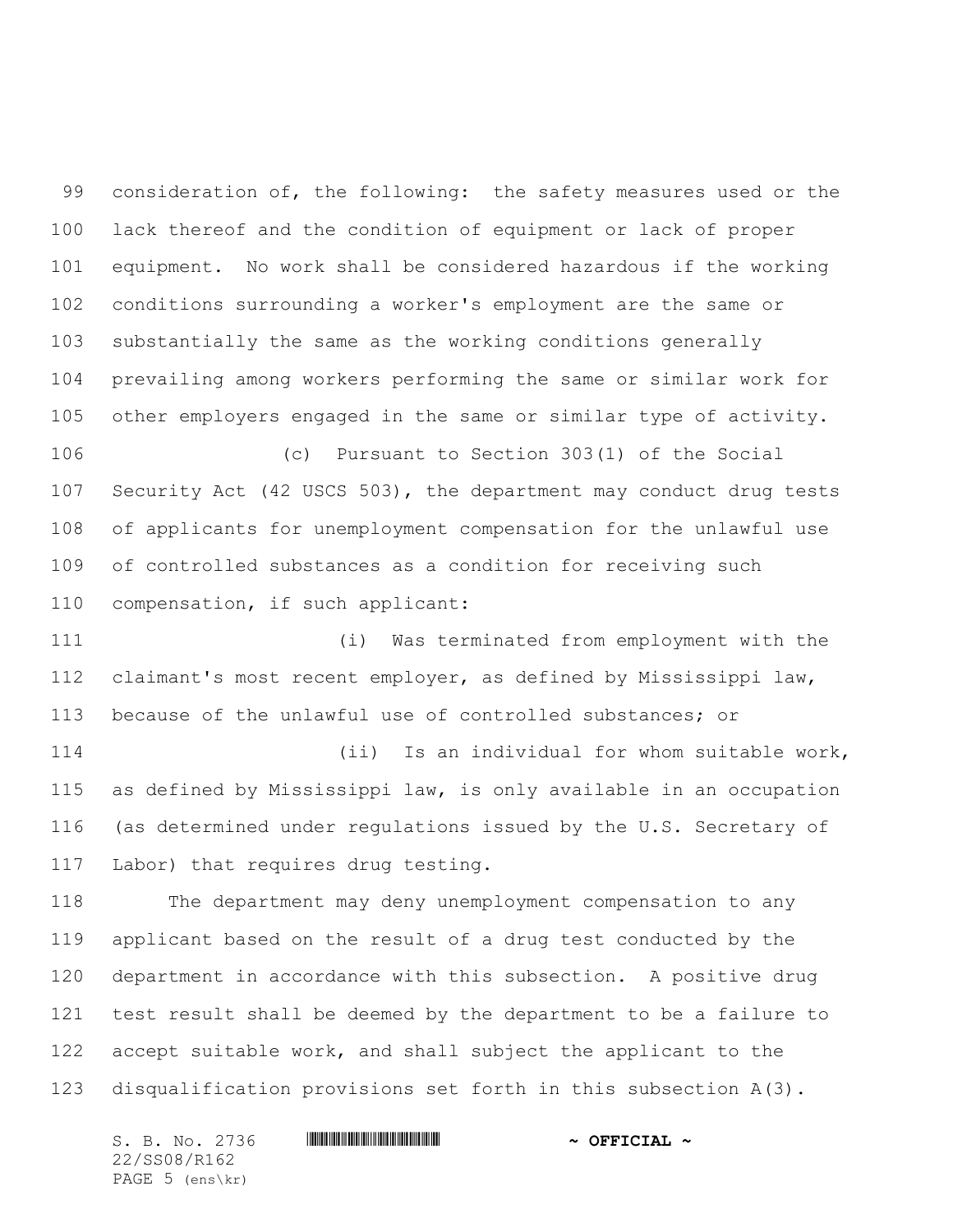During the disqualification period imposed by the department under this subsection, the individual may provide information to end the disqualification period early by submitting acceptable proof to the department of a negative test result from a testing facility approved by the department.

 (iii) Pursuant to the provisions set forth in 130 this subsection  $A(3)(c)$ , the department shall have the authority to institute a random drug testing program for all individuals who meet the requirements set forth in this section. Moreover, the department shall have the authority to create the necessary regulations, policies rules, guidelines and procedures to implement such a program.

 Any term or provision set forth in this subsection A(3)(c) that otherwise conflicts with federal or state law shall be disregarded but shall not, in any way, affect the remaining provisions.

 (4) For any week with respect to which the department finds that his total unemployment is due to a stoppage of work which exists because of a labor dispute at a factory, establishment or other premises at which he is or was last employed; however, this subsection shall not apply if it is shown to the satisfaction of the department:

 (a) He is unemployed due to a stoppage of work occasioned by an unjustified lockout, if such lockout was not

S. B. No. 2736 \*SS08/R162\* **~ OFFICIAL ~** 22/SS08/R162 PAGE 6 (ens\kr)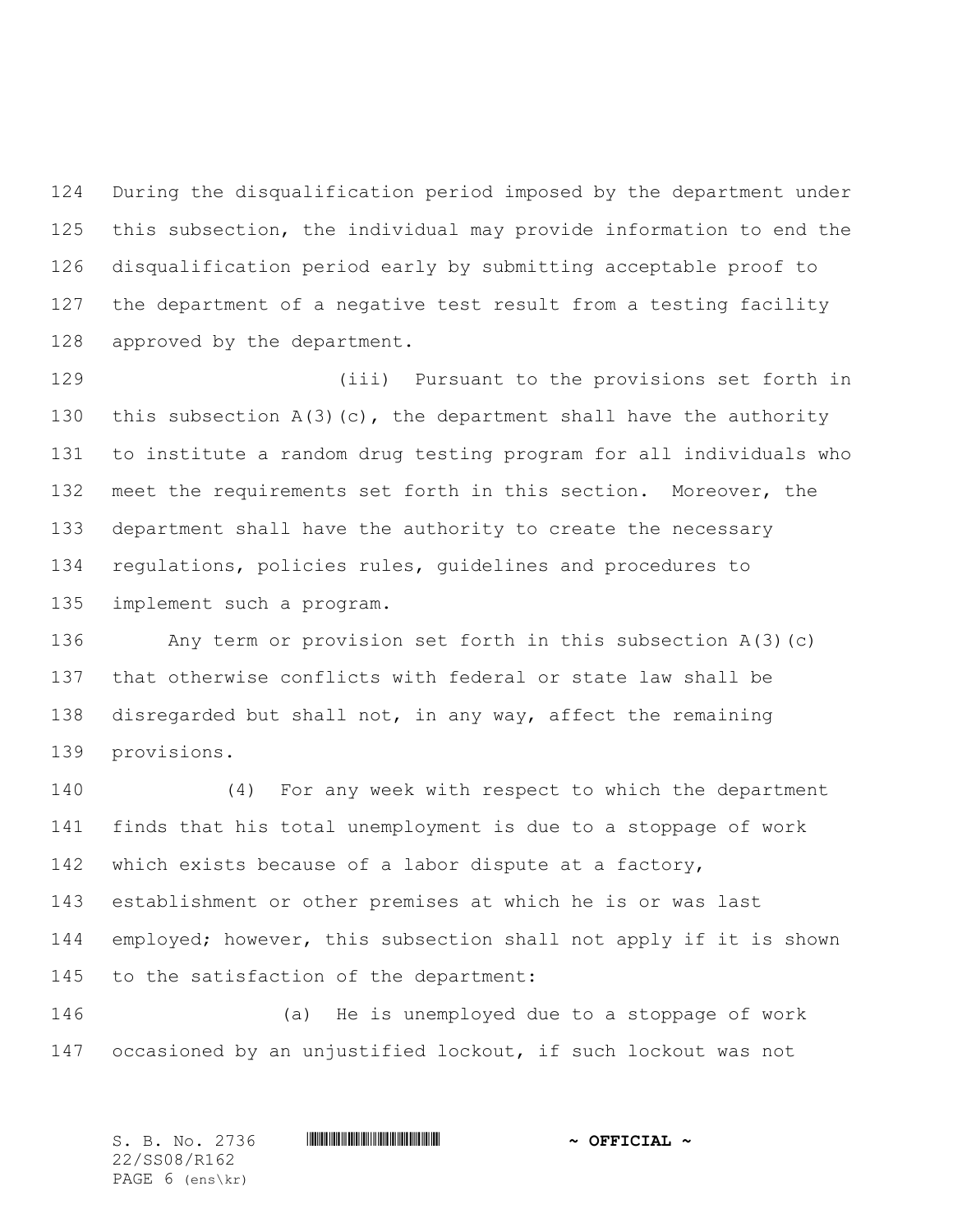occasioned or brought about by such individual acting alone or with other workers in concert; or

 (b) He is not participating in or directly interested in the labor dispute which caused the stoppage of work; and

 (c) He does not belong to a grade or class of workers of which, immediately before the commencement of stoppage, there were members employed at the premises at which the stoppage occurs, any of whom are participating in or directly interested in the dispute.

 If in any case separate branches of work which are commonly conducted as separate businesses in separate premises are conducted in separate departments of the same premises, each such department shall, for the purposes of this subsection, be deemed to be a separate factory, establishment or other premises.

 (5) For any week with respect to which he has received or is seeking unemployment compensation under an unemployment compensation law of another state or of the United States. However, if the appropriate agency of such other state or of the United States finally determines that he is not entitled to such unemployment compensation benefits, this disqualification shall not apply. Nothing in this subsection contained shall be construed to include within its terms any law of the United States providing unemployment compensation or allowances for honorably discharged members of the Armed Forces.

S. B. No. 2736 \*SS08/R162\* **~ OFFICIAL ~** 22/SS08/R162 PAGE 7 (ens\kr)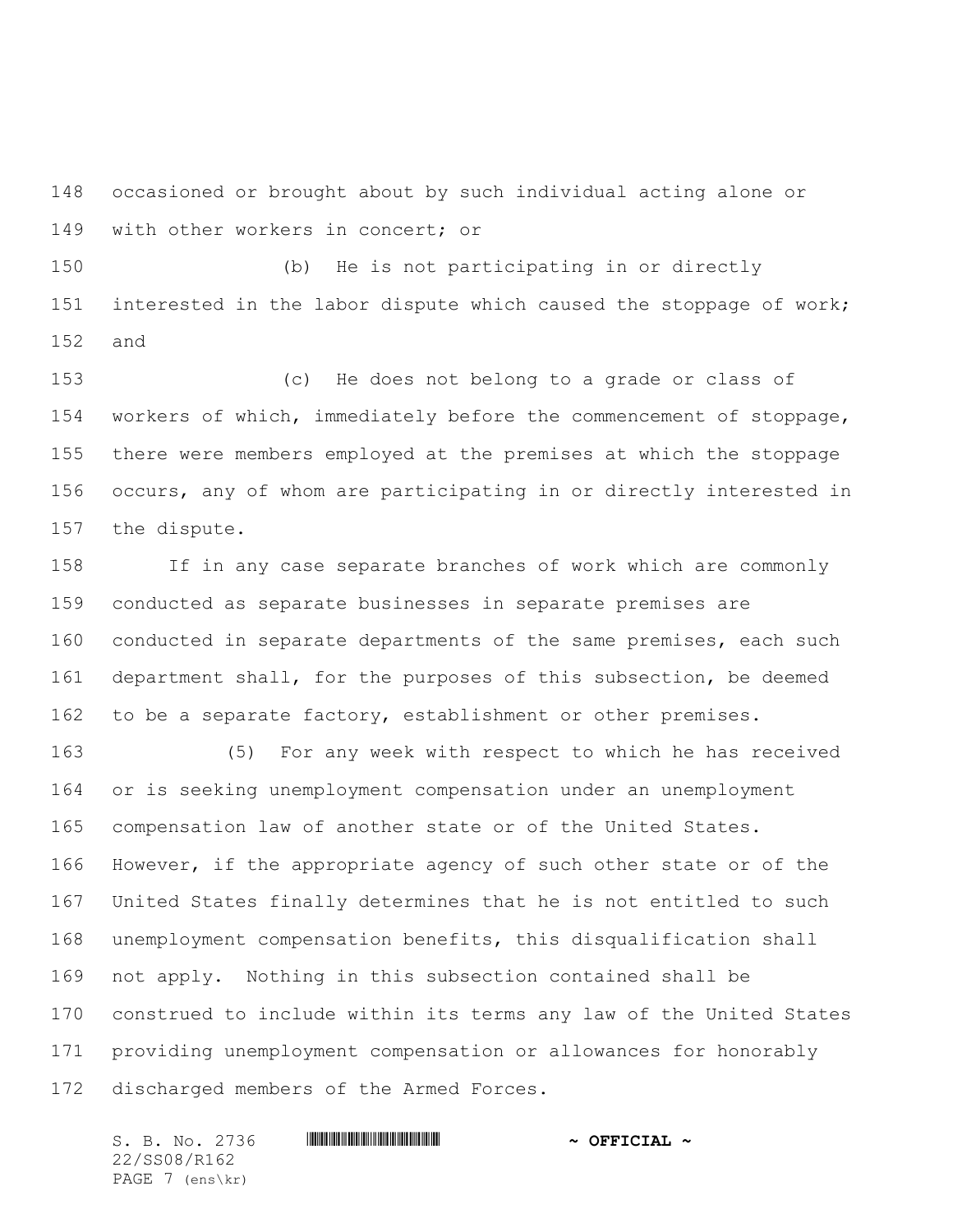(6) For any week with respect to which he is receiving or has received remuneration in the form of payments under any governmental or private retirement or pension plan, system or policy which a base-period employer is maintaining or contributing to or has maintained or contributed to on behalf of the individual; however, if the amount payable with respect to any week is less than the benefits which would otherwise be due under Section 71-5-501, he shall be entitled to receive for such week, if otherwise eligible, benefits reduced by the amount of such remuneration. However, on or after the first Sunday immediately following July 1, 2001, no social security payments, to which the employee has made contributions, shall be deducted from unemployment benefits paid for any period of unemployment beginning on or after the first Sunday following July 1, 2001. This one hundred percent (100%) exclusion shall not apply to any 188 other governmental or private retirement or pension plan, system or policy. If benefits payable under this section, after being 190 reduced by the amount of such remuneration, are not a multiple of One Dollar (\$1.00), they shall be adjusted to the next lower multiple of One Dollar (\$1.00).

 (7) For any week with respect to which he is receiving 194 or has received remuneration in the form of a back pay award, or other compensation allocable to any week, whether by settlement or otherwise. Any benefits previously paid for weeks of unemployment with respect to which back pay awards, or other such compensation,

S. B. No. 2736 \*SS08/R162\* **~ OFFICIAL ~** 22/SS08/R162 PAGE 8 (ens\kr)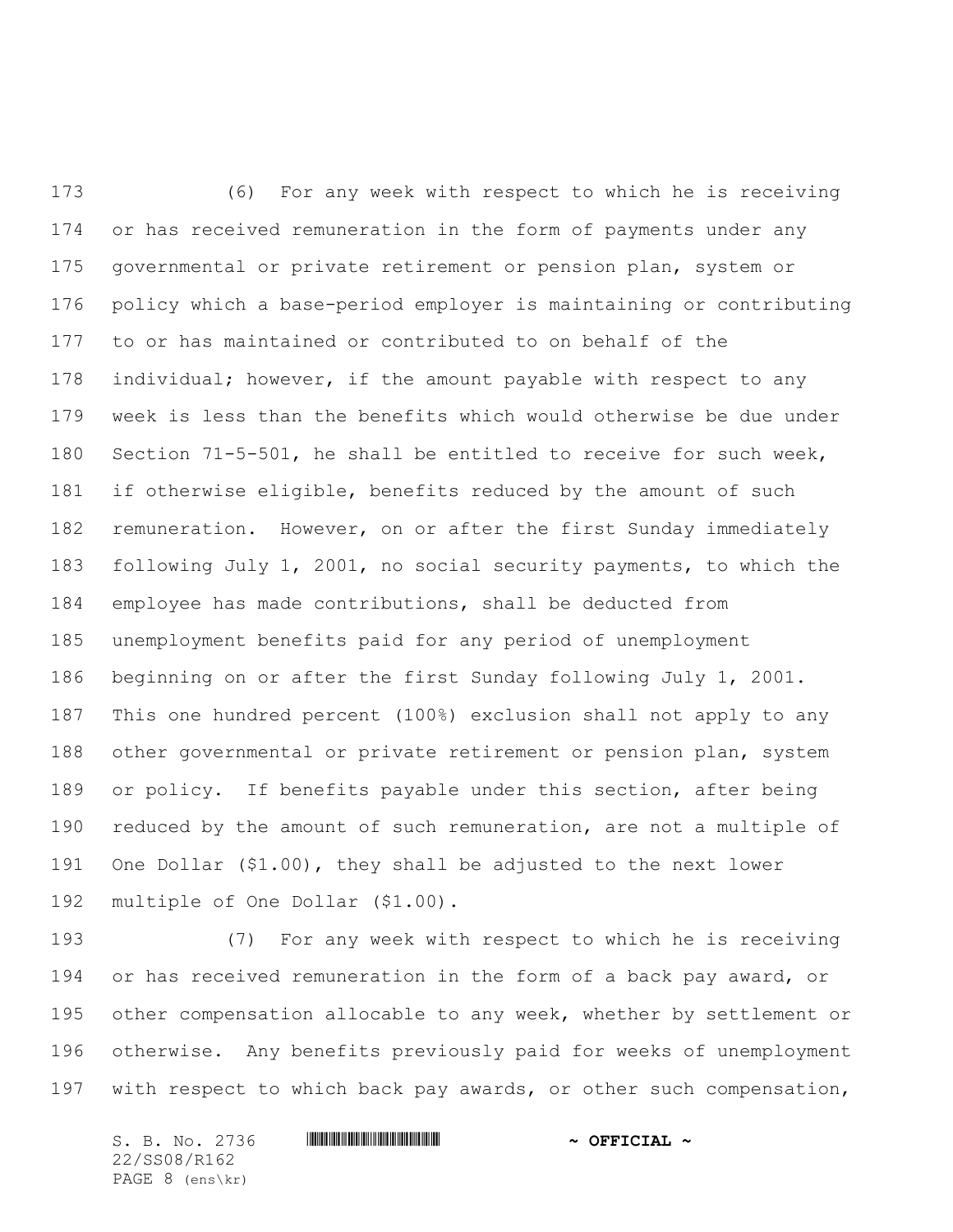are made shall constitute an overpayment and such amounts shall be deducted from the award by the employer prior to payment to the employee, and shall be transmitted promptly to the department by the employer for application against the overpayment and credit to the claimant's maximum benefit amount and prompt deposit into the fund; however, the removal of any charges made against the employer as a result of such previously paid benefits shall be applied to the calendar year and the calendar quarter in which the overpayment is transmitted to the department, and no attempt shall be made to relate such a credit to the period to which the award applies. Any amount of overpayment so deducted by the employer and not transmitted to the department shall be subject to the same procedures for collection as is provided for contributions by Sections 71-5-363 through 71-5-381. Any amount of overpayment not deducted by the employer shall be established as an overpayment against the claimant and collected as provided above. It is the purpose of this paragraph to assure equity in the situations to which it applies, and it shall be construed accordingly.

 B. Notwithstanding any other provision in this chapter, no otherwise eligible individual shall be denied benefits for any week because he is in training with the approval of the department; nor shall such individual be denied benefits with respect to any week in which he is in training with the approval of the department by reason of the application of provisions in Section 71-5-511, subsection (c), relating to availability for

S. B. No. 2736 \*SS08/R162\* **~ OFFICIAL ~** 22/SS08/R162 PAGE 9 (ens\kr)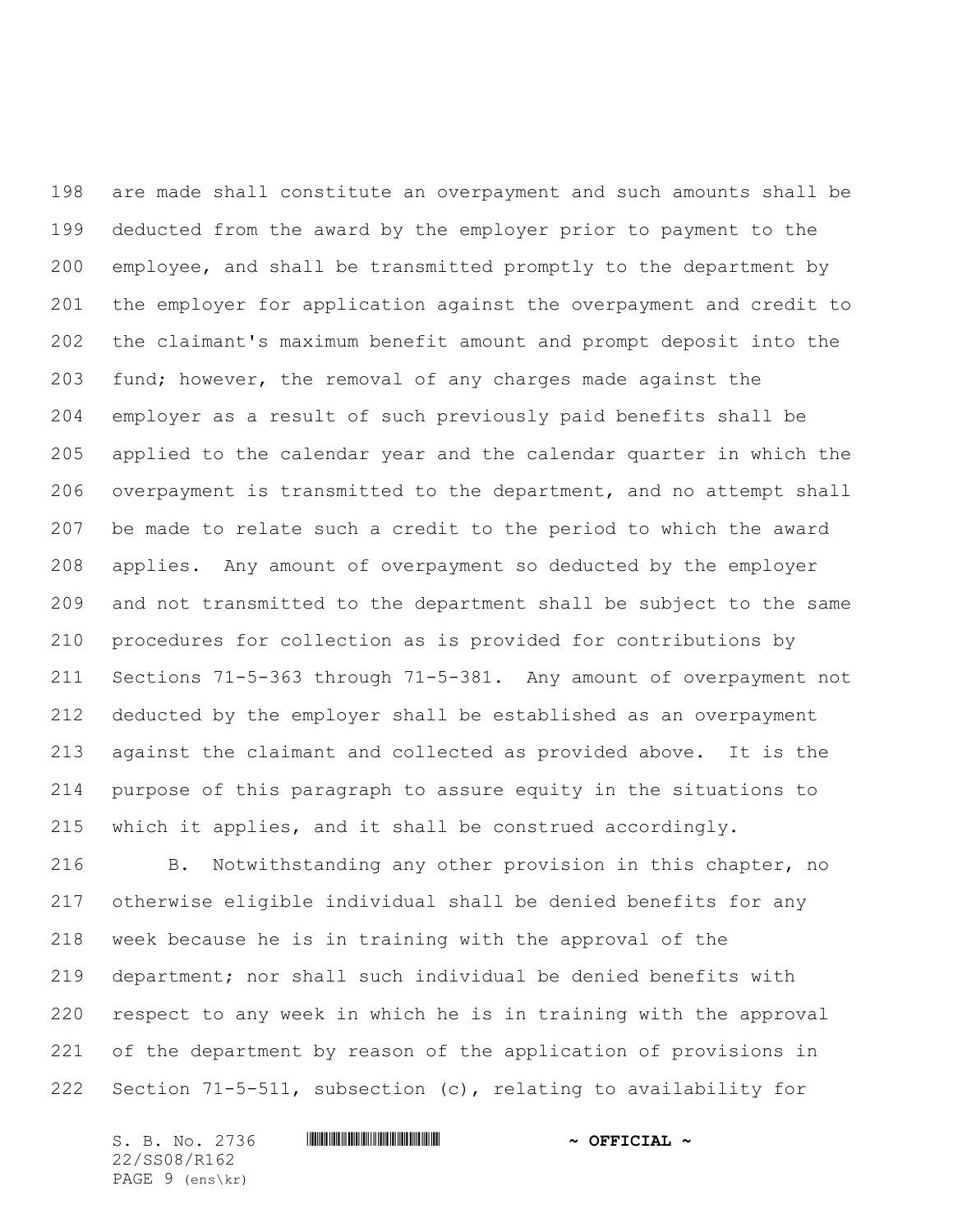work, or the provisions of subsection A(3) of this section, relating to failure to apply for, or a refusal to accept, suitable work.

 C. Notwithstanding any other provisions of this chapter, no otherwise eligible individual shall be denied benefits for any week because he or she is in training approved under Section 236(a)(1) of the Trade Act of 1974, nor shall such individual be denied benefits by reason of leaving work to enter such training, provided the work left is not suitable employment, or because of the application to any such week in training of provisions in this law (or any applicable federal unemployment compensation law), relating to availability for work, active search for work or refusal to accept work.

 For purposes of this section, the term "suitable employment" means with respect to an individual, work of a substantially equal or higher skill level than the individual's past adversely affected employment (as defined for purposes of the Trade Act of 1974), and wages for such work at not less than eighty percent (80%) of the individual's average weekly wage as determined for the purposes of the Trade Act of 1974.

 D. Notwithstanding any other provisions of this chapter, no otherwise eligible individual shall be denied benefits for any week in which they are engaged in the Self-Employment Assistance Program established in Section 71-5-545 by reason of the application of Section 71-5-511(c), relating to availability for

S. B. No. 2736 \*SS08/R162\* **~ OFFICIAL ~** 22/SS08/R162 PAGE 10 (ens\kr)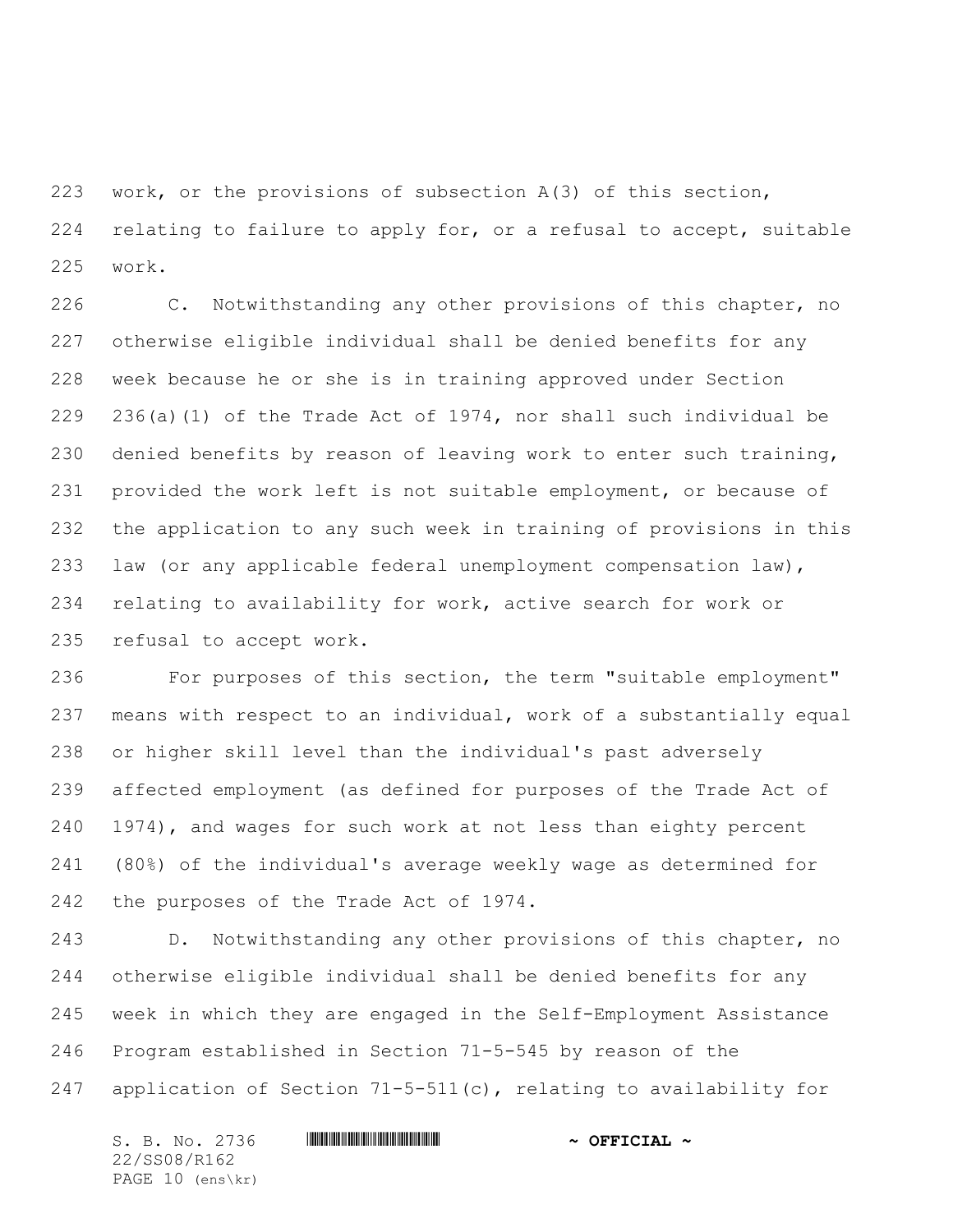work, or the provisions of subsection A(3) of this section, relating to failure to apply for, or a refusal to accept, suitable work.

 E. Any individual who is receiving benefits may participate in an approved training program under the Mississippi Employment Security Law to gain skills that may lead to employment while continuing to receive benefits. Authorization for participation of a recipient of unemployment benefits in such a program must be granted by the department and continuation of participation must be certified weekly by the participant recipient. While participating in such program approved by the department, availability and work search requirements will be waived. No individual will be allowed to participate in this program for more than twelve (12) weeks in any benefit year. Such participation shall not be considered employment for any purposes and shall not accrue benefits or wage credits. Participation in this training program shall meet the definition set forth in the U.S. Fair Labor Standards Act.

 **SECTION 2.** Section 71-5-507, Mississippi Code of 1972, is amended as follows:

 71-5-507. (1) Any otherwise eligible individual shall be entitled during any benefit year to a total amount of regular benefits equal to twenty-six (26) times his weekly benefit amount or one-third (1/3) of his total wages for insured work paid during his base period, whichever is the lesser. Provided, that for a

S. B. No. 2736 \*SS08/R162\* **~ OFFICIAL ~** 22/SS08/R162 PAGE 11 (ens\kr)